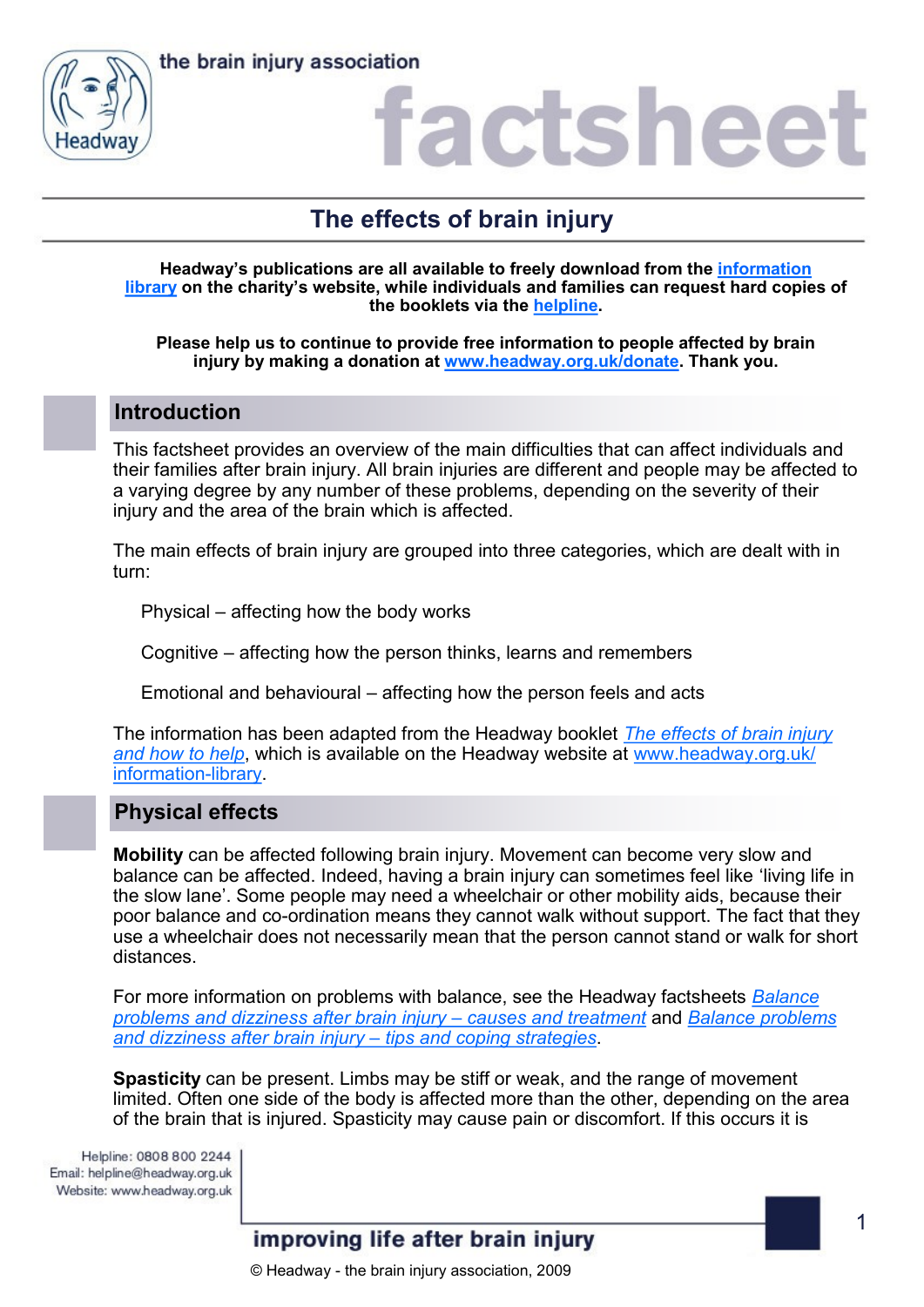

the brain injury association

### factshee

advisable to seek help from a GP, who may be able to prescribe drugs to reduce muscle spasms.

**Weakness (hemiparesis) or paralysis (hemiplegia)** often affects one side of the body more than the other, depending on the side of the brain that is injured (each half of the brain controls the opposite side of the body). It is particularly common after stroke. This could mean that help is needed during personal care and when getting dressed or undressed.

For more information on hemiplegia and hemiparesis, see the Headway factsheet *[Coping](https://www.headway.org.uk/media/2796/coping-with-hemiplegia-and-hemiparesis-factsheet.pdf)  [with hemiplegia and hemiparesis](https://www.headway.org.uk/media/2796/coping-with-hemiplegia-and-hemiparesis-factsheet.pdf)*.

**Ataxia** is irregular, uncontrolled movement or tremor affecting the co-ordination of movements. The person's hands may be shaky or clumsy, and handwriting may be difficult or impossible.

**Sensory impairment**. Sensation of touch on the skin may be reduced, lost or exaggerated. It may also be difficult for the person to know where their limbs are positioned without looking at them. Eyesight may be affected, and this may not be correctable with glasses. Odd postures or walking patterns may also be explained by sensory impairments. Taste or sense of smell may be impaired or lost, either in the short or long term.

For more information on visual problems, see the Headway factsheet *[Visual problems](https://www.headway.org.uk/media/5967/visual-problems-after-brain-injury-factsheet.pdf)  [after brain injury](https://www.headway.org.uk/media/5967/visual-problems-after-brain-injury-factsheet.pdf)*. For more information on loss of taste and smell, see the Headway factsheet *[Loss of taste and smell after brain injury](https://www.headway.org.uk/media/2805/loss-of-taste-and-smell-factsheet.pdf)*.

**Fatigue** (or excessive tiredness) is common to all severities of brain injury, including mild injuries. Tasks that we take for granted, such as getting dressed or walking around can require much more effort after brain injury. It is important to allow for rest periods at regular intervals during the day, and not to feel that everything has to be done at once.

For more information and guidance on fatigue, see the Headway booklet *[Managing fatigue](https://www.headway.org.uk/media/6580/managing-fatigue-e-booklet.pdf)  [after brain injury](https://www.headway.org.uk/media/6580/managing-fatigue-e-booklet.pdf)*.

**Difficulties with speech**. Slow, indistinct or rapid speech is common after brain injury. It may be hard to understand the person's speech at first, but the listener may learn to 'tune in'. Some people may repeat what they have to say many times over (this is known as **perseveration**). Some people may lose the ability to speak altogether. Remember, their inability to express themselves does not mean that they have lost their intelligence.

For more information on communication problems, see the Headway booklet *[Coping with](https://www.headway.org.uk/media/3991/coping-with-communication-problems-e-booklet.pdf)  [communication problems after brain injury](https://www.headway.org.uk/media/3991/coping-with-communication-problems-e-booklet.pdf)*.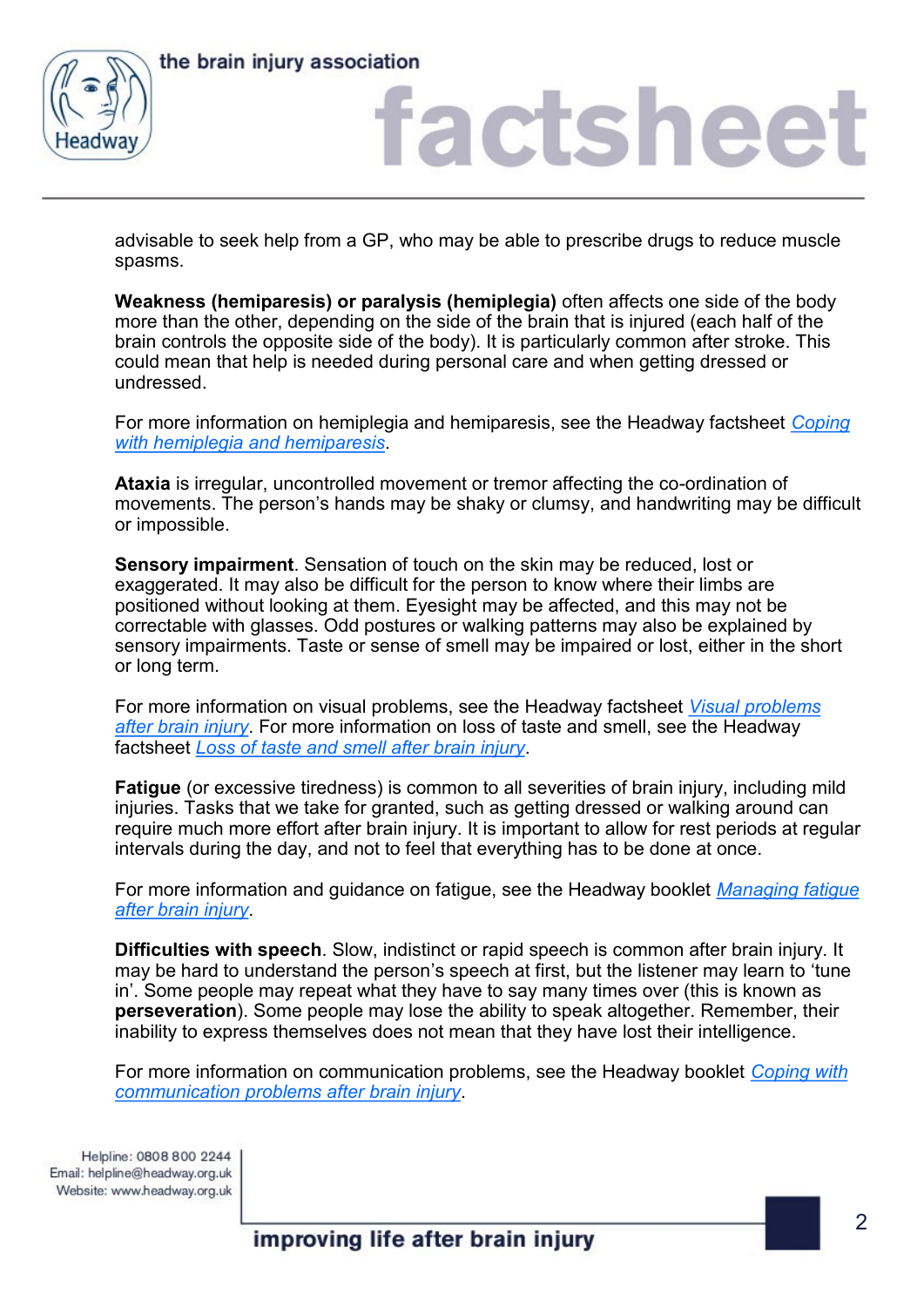



# factsheet

**Epilepsy.** Brain injury can make a person prone to epileptic seizures or 'fits'. Many people who have had a seizure after a brain injury are given a drug for a number of years to reduce the chance of it reoccurring. The drug may have an overall 'dampening' effect on the person's level of arousal, and therefore on the performance of everyday tasks. Remember the added effect that this could have if the person already has excessive fatigue.

For more information on epilepsy, see the Headway factsheet *[Epilepsy after brain injury](https://www.headway.org.uk/media/2800/epilepsy-after-brain-injury-factsheet.pdf)*.

It is also important to remember that a person who suffers from seizures may not be allowed to drive and should contact the DVLA for advice. For more information on this, see the factsheet *[Driving after brain injury.](https://www.headway.org.uk/media/7040/driving-after-brain-injury-e-booklet.pdf)* 

**Hormonal imbalances.** Brain injury may cause damage to the hypothalamus and/or pituitary gland, which are small structures at the base of the brain responsible for regulating the body's hormones. This can lead to either insufficient or increased release of one or more hormones, and conditions such as hypopituitarism or neurogenic diabetes insipidus. Symptoms can include depression, impotence, mood swings, fatigue, muscle weakness, reduced body hair, fluctuating body weight, sensitivity to cold, increased thirst, excessive production of dilute urine, and many others.

For more information on hormonal imbalances, see the Headway factsheet *[Hormonal](https://www.headway.org.uk/media/2803/hormonal-imbalances-after-brain-injury-with-rcgp-endorsement.pdf)  [imbalances after brain injury](https://www.headway.org.uk/media/2803/hormonal-imbalances-after-brain-injury-with-rcgp-endorsement.pdf)*.

**Sexual functioning**. There are a number of different parts of the brain that are responsible for the skills involved in sexual activity. When these are injured, it can cause problems with sexual functioning and wellbeing. This can have an impact on existing and future relationships and can affect how the survivor feels about themselves. Sexual functioning is a very personal and sensitive subject and whether you can offer support or advice will depend on the relationship you have with the survivor.

For more information on sexual functioning, see the Headway booklet *[Sex and sexuality](https://www.headway.org.uk/media/4995/sex-and-sexuality-after-brain-injury-e-booklet.pdf)  [after brain injury](https://www.headway.org.uk/media/4995/sex-and-sexuality-after-brain-injury-e-booklet.pdf)*.

#### **Cognitive effects**

**Problems with memory**, particularly short-term memory and 'working memory', are common after brain injury. Some people may be unable to remember faces or names, what they heave read or what has been said to them. New learning may be affected, while previously learned skills may still be intact.

For more information and practical tips on coping with memory problems, see the Headway booklet *[Memory problems after brain injury](https://www.headway.org.uk/media/3996/memory-problems-after-brain-injury-e-booklet.pdf)* and the Headway factsheet *[Coping](https://www.headway.org.uk/media/6817/coping-with-memory-problems-practical-strategies-factsheet.pdf)  [with memory problems: practical strategies](https://www.headway.org.uk/media/6817/coping-with-memory-problems-practical-strategies-factsheet.pdf)*.

Helpline: 0808 800 2244 Email: helpline@headway.org.uk Website: www.headway.org.uk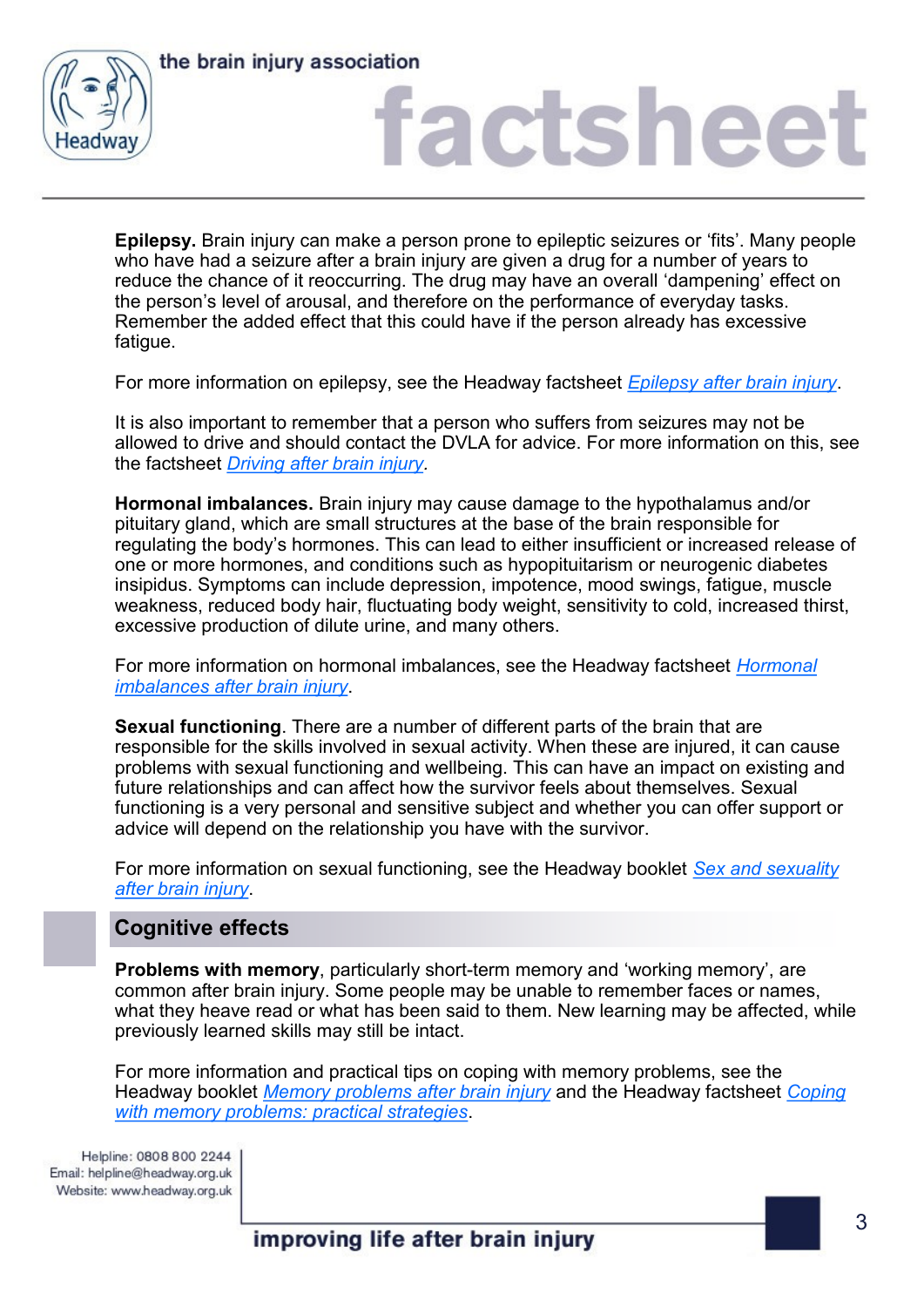



### factshee

**Language loss (aphasia).** This may be 'receptive' (difficulty making sense of what is said or read) or 'expressive' (difficulty finding the right words to say or write), or both. This can be very frustrating for the person and for others, and patience is needed on both sides. Remember, just because a person cannot express themselves, does not mean they do not need or want to be heard.

For more information on language loss, see the Headway booklet *[Coping with](https://www.headway.org.uk/media/3991/coping-with-communication-problems-e-booklet.pdf)  [communication problems after brain injury](https://www.headway.org.uk/media/3991/coping-with-communication-problems-e-booklet.pdf)*.

**Impairments in visual-perceptual skills**. The person may have difficulty making sense out of ordinary pictures and shapes, finding their way around a building, or drawing or constructing objects. Some people have difficulties recognising certain objects (agnosia), such as human faces (prosopagnosia or 'face blindness'). These problems can be particularly frustrating for a person who is competent in their language and social skills. Occasionally, people may fail to respond to stimuli coming from one side of their visual field, or may ignore a particular side of their body, for example when shaving or dressing. This condition is known as visual neglect.

For more information on prosopagnosia, see the Headway factsheet *[Prosopagnosia: face](https://www.headway.org.uk/media/2816/prosopagnosia-face-blindness-after-brain-injury-factsheet.pdf)  [blindness after brain injury](https://www.headway.org.uk/media/2816/prosopagnosia-face-blindness-after-brain-injury-factsheet.pdf)*. For more information on visual problems in general, see the Headway factsheet, *[Visual problems after brain injury](https://www.headway.org.uk/media/5967/visual-problems-after-brain-injury-factsheet.pdf)*.

**Reduced initiation and problems with motivation**. Problems with getting started on tasks are common, and can often be mistaken for laziness. These problems may also be a symptom of depression.

**Reduced concentration span**. This is very common and can also impact on memory problems. Completing tasks can be a problem and the task may be abandoned before reaching the end. The person may initially appear eager to start a task, but then lose interest very quickly.

**Reduced information processing ability**. It may be difficult for the person to organise facts in their mind, particularly if there are also memory problems. 'Information overload' can be quickly reached, which can cause frustration and anger.

**Repetition** or **'perseveration'**. The person may be unable to move on to another topic in the same conversation, and they may return to the same topic over and over again. They may also repeat the same action, appearing unable to break the cycle.

**Impaired reasoning** may affect a person's ability to think logically, to understand rules, or follow discussions. The person may easily become argumentative due to lack of understanding.

**Impaired insight and empathy** can cause difficulties in accurately perceiving and

Helpline: 0808 800 2244 Email: helpline@headway.org.uk Website: www.headway.org.uk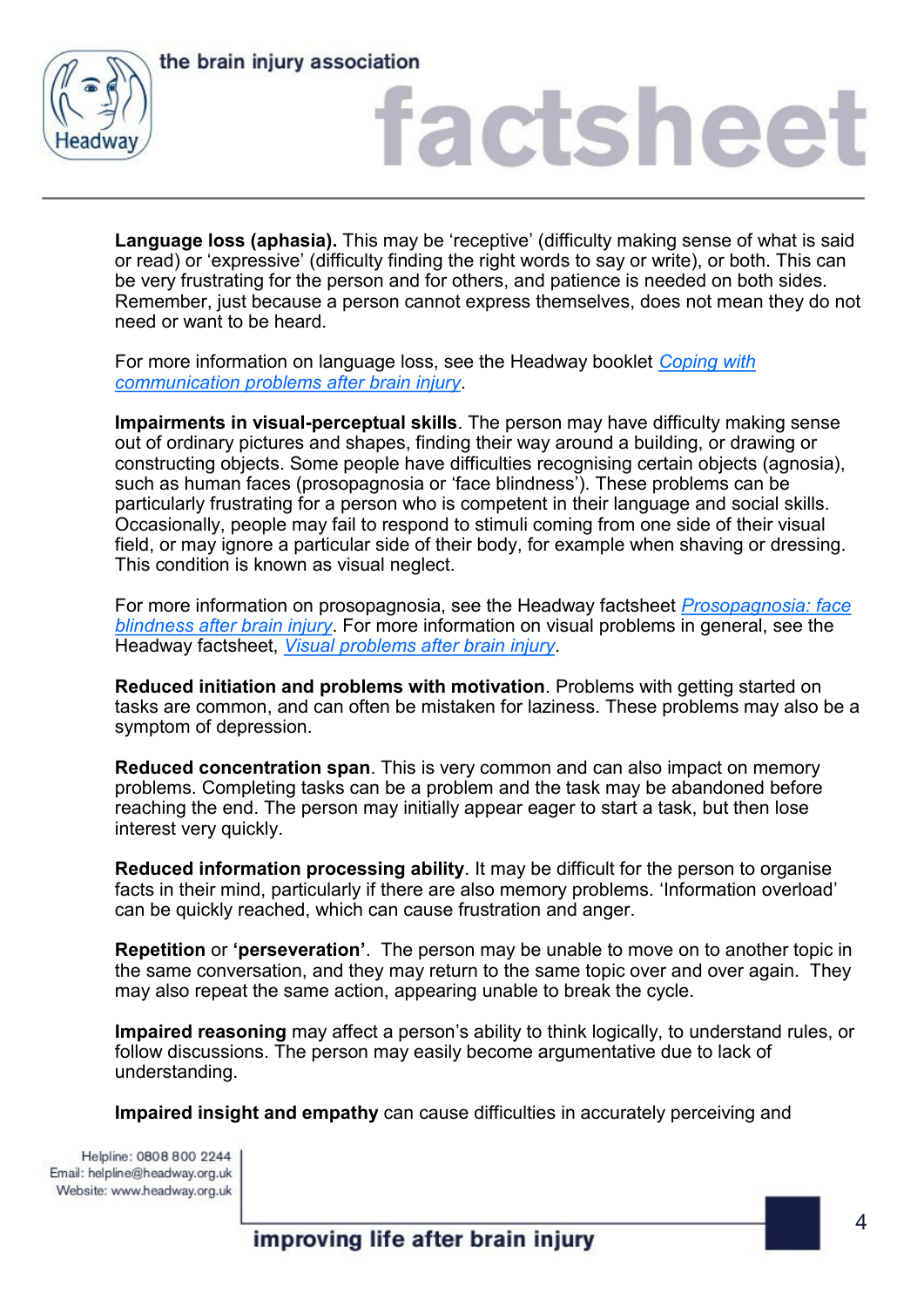



## factsheet

interpreting one's own and other people's behaviour and feelings. Putting oneself 'in someone else's shoes' can be almost impossible. The person may also have an unrealistic view of themselves and others, and may not appreciate that they have certain problems. This may lead to unattainable goals being set, which then leads to frustration.

For more information on lack of insight, see the Headway factsheet *[Lack of insight after](https://www.headway.org.uk/media/4091/lack-of-insight-after-brain-injury-factsheet.pdf)  [brain injury.](https://www.headway.org.uk/media/4091/lack-of-insight-after-brain-injury-factsheet.pdf)* 

**Reduced problem-solving ability**. It may be difficult for the person to work out what to do if they encounter an unexpected problem.

**Many of the above cognitive effects are collectively called 'executive dysfunction'. For more information on this, see the Headway factsheet** *[Executive dysfunction](https://www.headway.org.uk/media/2801/executive-dysfunction-after-brain-injury-factsheet.pdf)  [after brain injury.](https://www.headway.org.uk/media/2801/executive-dysfunction-after-brain-injury-factsheet.pdf)*

#### **Emotional and behavioural effects**

**Personality changes**. Many people experience changes in aspects of their personality. These can range from subtle changes in some areas, to dramatic transformations. This can be difficult for family members and friends to deal with as they find themselves dealing with a totally different person. For the person with the brain injury, losing a sense of their own identity can also be difficult to cope with.

**Mood swings** or **'emotional lability'**. The person may have a tendency to laugh or cry very easily, and to move from one emotional state to another quite suddenly.

**Depression** and **sense of loss** are common. Depression may be caused by injury to the areas of the brain that control emotion, but can also be associated with the person gaining an insight into the other effects of their injury. After brain injury, many things that are precious to the individual may be lost forever and there may be much sadness, anger, guilt and confusion, surrounding this.

For more information on depression, see the Headway factsheet *[Depression after brain](https://www.headway.org.uk/media/7324/depression-after-brain-injury-factsheet.pdf)  [injury.](https://www.headway.org.uk/media/7324/depression-after-brain-injury-factsheet.pdf)* 

**Anxiety** can be another consequence of brain injury. Life has been changed forever in a matter of seconds, and the future can look frightening. Anxiety can quickly lead to frustration and anger and needs to be identified and alleviated as early as possible.

**Frustration and anger**. Frustration can build up quickly, especially when things that were once so easy are now difficult or impossible. The resulting anger may be very difficult for the person to control.

For more information on managing anger, see the Headway booklet *[Managing anger after](https://www.headway.org.uk/media/3994/managing-anger-e-booklet.pdf)  [brain injury.](https://www.headway.org.uk/media/3994/managing-anger-e-booklet.pdf)*

Helpline: 0808 800 2244<br>Email: helpline@headway.org.uk Website: www.headway.org.uk